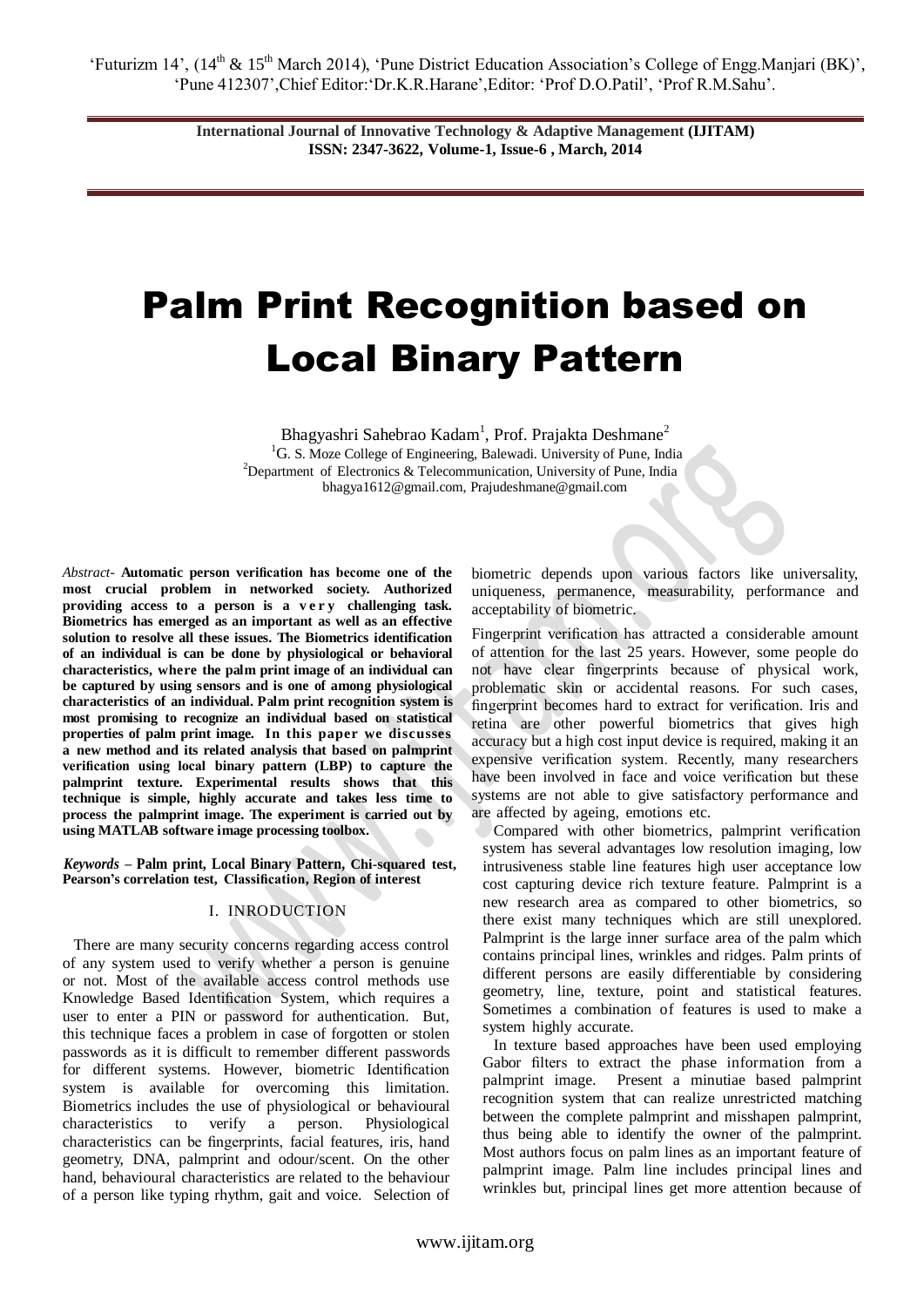their stable and highly distinctive nature. These can easily be marked in bad illumination conditions, compression and noise. Considering all these characteristics designed palmprint verification based on principal lines through feature extraction technique using modified finite radon transform and have devised a personal Identification system for inked palmprint images. They first extract a set of features along prominent palm lines from palmprint image and then take a decision by calculating the match score between the corresponding set of feature points between two different palmprint images. devised a system which uses two novel characteristics in palmprint verification, These are datum point variance and line feature matching have proposed palmprint Identification using boosted local binary pattern. Palmprint area is scanned with a scalable sub-window from which local binary pattern histograms are extracted to represent the palmprint features.

 In this paper, we investigate the match of palmprint by using texture as a feature. Texture is represented as a local binary pattern which is a simple and efficient texture operator. Section II presents a brief introduction on local binary pattern. Section III describes the complete methodology for palmprint matching system. In Section IV, experimental setup and results are discussed. Section V describes the result analysis. Section VI concludes the paper.

# II. LOCAL BINARY PATTERN BASED FEATURE

Local Binary Pattern (LBP) is a feature extraction technique that gives satisfactory results in various computer vision based applications. The LBP operator forms labels for the image pixel by thresholding the 3x3 neighborhood of each pixel with the center value and storing it as a binary number. This is shown in Figure 1. The maximum value that a center pixel can have is 256. The histogram of these 256 labels is used as a texture descriptor.







Fig. 2. Example of circular neighborhood at different radius

This operator can be extended to different neighborhoods of different shapes. Circular neighborhood and bilinear interpolation [14] allow any radius (*R*) and number of pixels (*P* ) in the neighborhood for any center pixel as shown in Figure 2. For a circular neighborhood, the coordinates of neighbor pixel  $(x_p, y_p)$  are given by:

$$
x_p = x_c + R \cos(\frac{2\pi p}{p})
$$
 (1)  

$$
y_p = y_c - R \sin(\frac{2\pi p}{p})
$$
 (2)

Here,  $p = 0, 1, 2, \ldots$  ( $P - 1$ ) and ( $x_c$ ,  $y_c$ ) are the co-odinates of the center pixel. If the neighborhood does not fall exactly *A. Database*

on the pixels, then neighborhood pixel coordinate are estimated by bilinear interpolation. The local primitives detected by LBP include spots, flat areas, edges, edge ends, curves and so on.

Another extension of the local binary pattern is the uniform LBP pattern, introduced by Maenpaa and Pietikainen. These patterns are called uniform because they contain atmost two one-to-zero or zero-to-one transitions in the circular binary code e.g. 00000000, 1110011, 00011111.

In this paper, we obtain palm line texture information using the uniform local binary pattern  $LBP_{P,R}^{\mu}$  where P is circular neighborhood, R is the radius and u stands for uniform pattern. All non uniform patterns are defined using a single value

Histogram of the image  $L(x, y)$  is constructed as:

$$
H_i = \sum_{x,y} I\{L(x,y) = i\} \quad, i = 0 \dots \dots \dots, n-1 \tag{3}
$$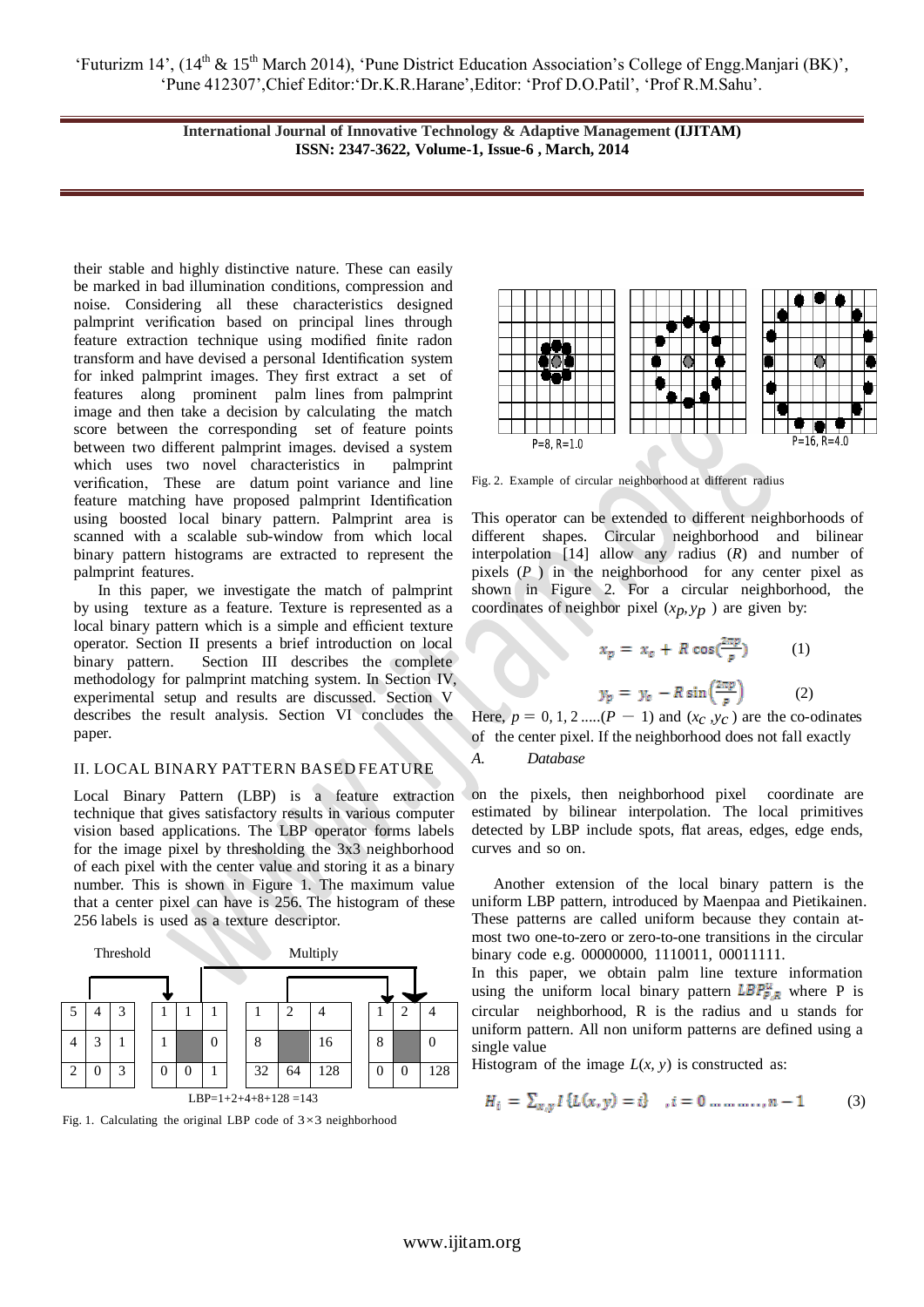where, *n* is the number of different values produced by the LBP operator. The histogram contains information about the distribution of edge patterns in the palm image.

## III. PROPOSED METHOD

The palmprint matching system starts with acquiring an input image of the hand using a palmprint scanner. Identity verification using the proposed method is shown in Figure 3.



Fig. 3. Flowchart of Palmprint Matching System

For our experiments, we have taken palmprint images from the PolyU palmprint database. From this database, we have used five palmprints each of fifteen users. This gives us 75 samples. For matching, 128 combination pairs of the same user and 105 combination pairs of different users are taken. This gives us a set of 233 pairs.

## *B. Palmprint Preprocessing*

Palmprint preprocessing is done to extract the region-ofinterest (ROI) of the palm for feature extraction. The ROI is determined so that there is maximum variation among different users and minimum noise due to low picture quality. Palmprint image preprocessing highly depends upon the database of the palm images. We have taken a peg fixed database. In this type of database, users are asked to place their fingers at positions specified by pegs so as to reduce the rotation of the hand.

The ROI extraction is divided into three major steps- (i) Binarization (ii) Boundary tracing (iii) Region-of-interest detection. These are shown in Figure 4.

*1) Binarization:* Binarization converts a gray scale image into a binary image [17]. There is a clear contrast between the background and hand images. Thus, a global thresholding can be applied to binarize the image. For any input image *I* of size  $M \times N$ , threshold value can be determined by using formula:

$$
-\text{threshold} = \frac{\sum_{i=1}^{N} \sum_{j=1}^{N} I(i,j)}{\text{MxN}} \qquad (4)
$$

G

where,  $I(i, j)$  represents the intensity value at any pixel location  $(i, j)$ . The pixel intensity value of binary image *B* is computed using formula :

$$
B(i,j)) = \begin{cases} 0 & \text{if } I(i,j) \leq G_{-\text{threshold}} \text{ otherwise} \end{cases} (5)
$$

where, intensity value 0 represents black and 1 represents a white pixel. Binarization is shown in Figure 4(b).

*2) Boundary Tracing:* Boundary of the hand image is traced by using a boundary tracing algorithm [18] on the binarized image as shown in Figure 4(c). This algorithm traces the exterior boundaries of objects and returns row and column coordinates of each boundary pixel for each object.

*3) Region of Interest Detection:* Reference point is used as starting point of the rectangular region of interest. This reference point is extracted by the help of valley points in the boundary of the palm image. To get valley points, *x*coordinate value of boundary pixels traced and found local maxima or minima points which acts as valley points. Only three valley points (*V*) fits in our requirement. So, remove other valley points if exist by setting a distance parameter in between extracted valley points. These valley points are represented by the help of green dotes in Figure 4(d). To calculate the coordinate value  $(x, y)$  of reference point:

$$
X = \max(V_X); \qquad (6)
$$

$$
Y = min(Vy); (7)
$$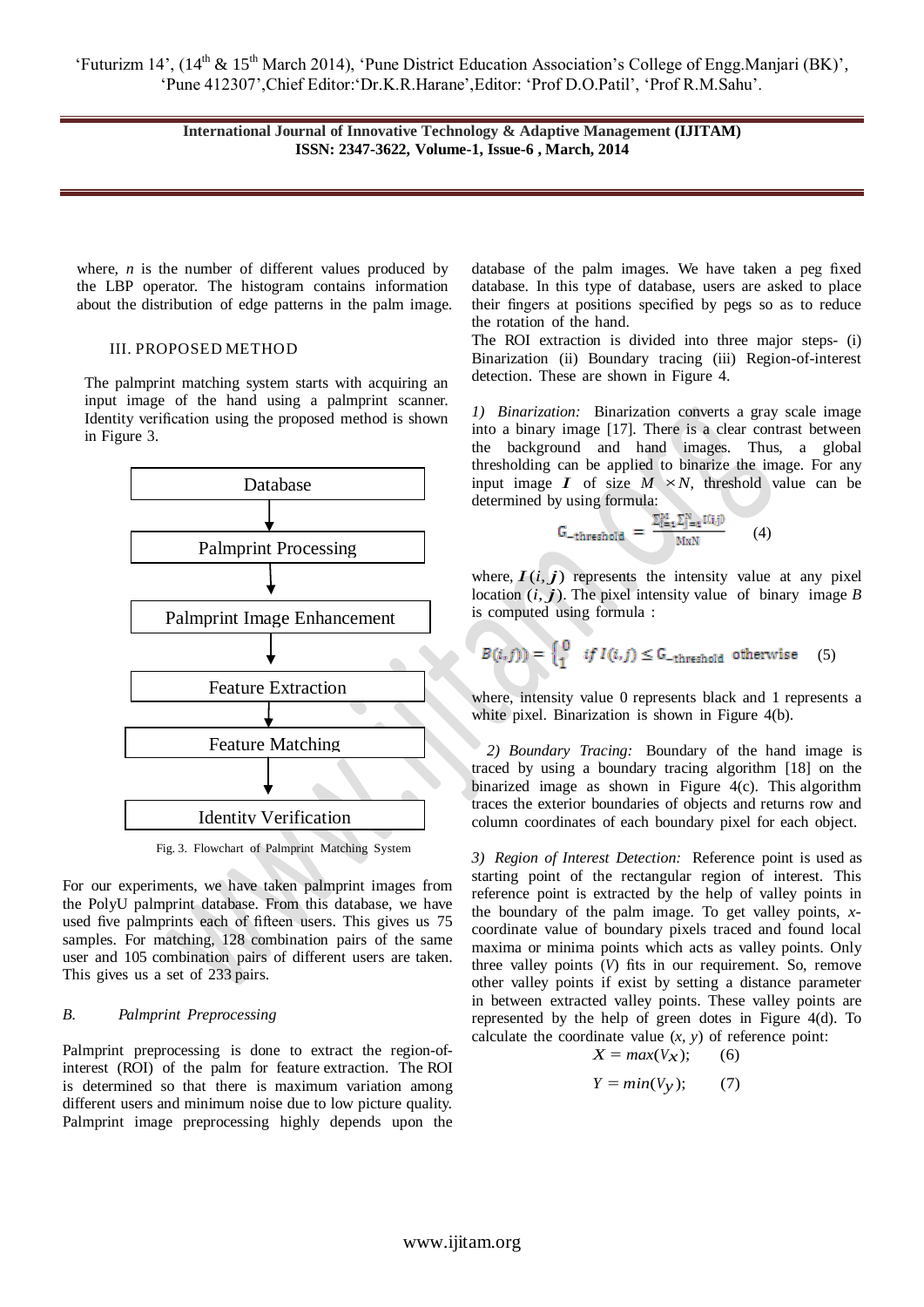'Futurizm 14', (14<sup>th</sup> & 15<sup>th</sup> March 2014), 'Pune District Education Association's College of Engg.Manjari (BK)', 'Pune 412307',Chief Editor:'Dr.K.R.Harane',Editor: 'Prof D.O.Patil', 'Prof R.M.Sahu'.

> **International Journal of Innovative Technology & Adaptive Management (IJITAM) ISSN: 2347-3622, Volume-1, Issue-6 , March, 2014**

Where,  $V_x$  and  $V_y$  are the *x* and *y* coordinates of *V*. The reference point  $(x, y)$  shown in Figure  $4(d)$  as a blue dot. With the specified height and width, we can extract a rectangular region of the palm that is used for further processing. This is shown in Figures 4(e) and 4(f).



Fig.4. Palmprint Image Preprocessing

(a) Input image (b) Binary image

- (c) Traced boundary of binary image (d) Extract reference points
- (e) Specified region of interest (f) Extract region of interest

## *C. Palmprint Image Enhancement*

Palmprint image enhancement techniques are applied to make palm lines more clear and visible. These techniques are also able to remove local noise and thin lines of the image. To perform smoothing, a 2-D averaging filter is used. Each image pixel is replaced with the average of the pixel values in its 3x3 neighborhood.

## *D. Palmprint Image Feature Extraction*

Feature extraction is based upon the texture of enhanced palmprint image calculated using Local Binary Pattern as discussed in Section II. The extracted and enhanced palmprint image is processed as follows:

1) Take enhanced palmprint image as input and compute the local binary pattern by specifying neighbor set and radius to form circular neighborhood.

2) Perform range normalization to change the range of the pixel intensity value and to achieve consistency among the dynamic range of the intensity value.

3) Generate the LBP histogram.

4) Store the LBP histogram as a feature vector as shown in Figure 5.













Fig. 5. Feature Extraction using Local Binary Pattern

*E. Feature Matching*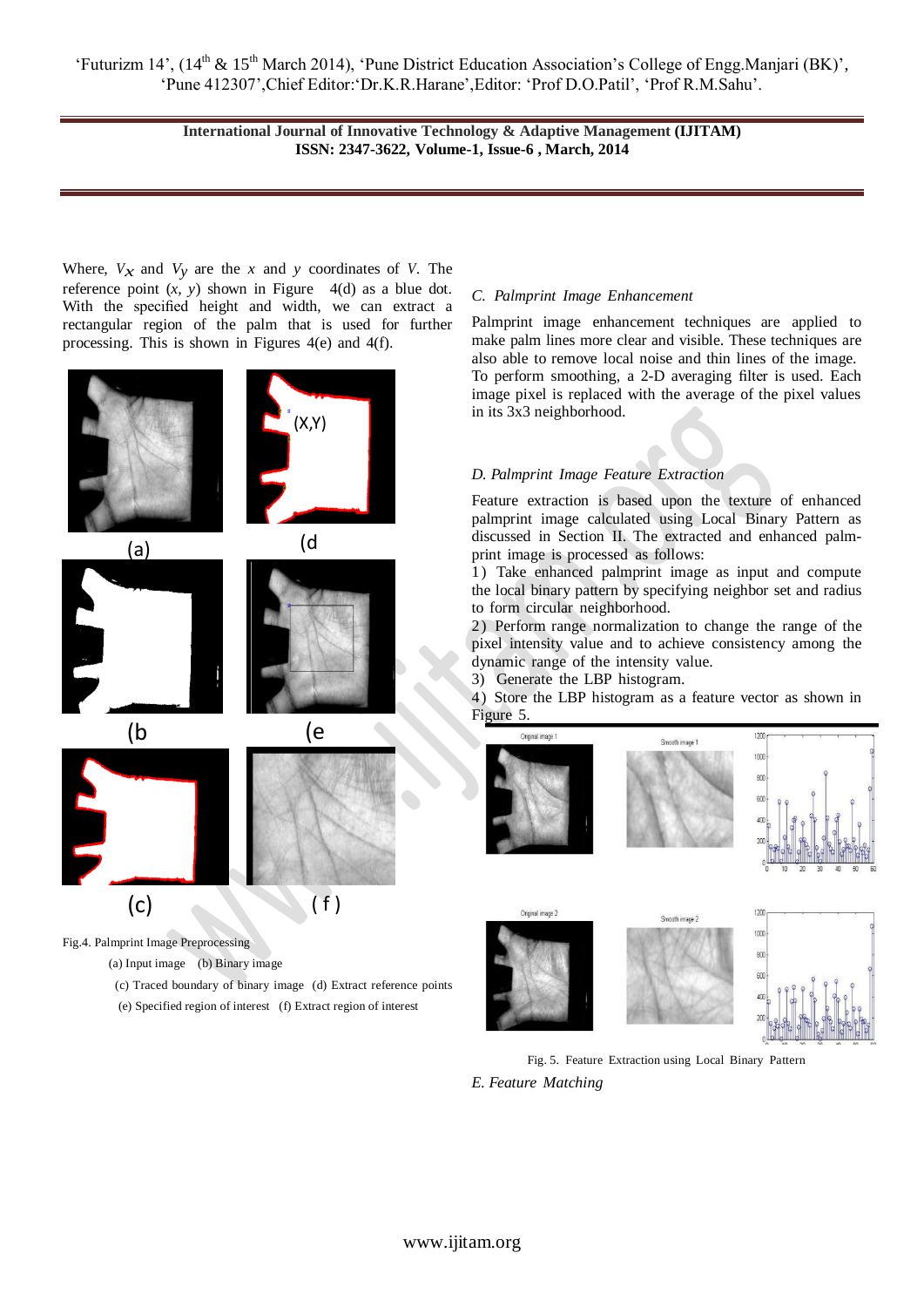To match the different sets of LBP histograms, we have used Chi-square test and Pearson correlation test.

*1) Chi-square test:* Chi square test is used to measure the dissimilarity between two different feature sets. It is calculated by using the formula:

$$
X(H^{p}H^{G}) = \sum_{i=0}^{l} \frac{(H_{i}^{p} - H_{i}^{G})^{2}}{H_{i}^{p} + H_{i}^{G}}
$$
(8)

where, *P* represents the observed histogram data (input image) and *G* the expected histogram data (reference image). If the value of Chi-square test is closer to zero then there is high similarity among the feature set.

*2) Pearson's correlation test:* Pearson's correlation is another similarity measure which evaluates the degree of correlation between the input histogram and reference histogram. It is calculated by using formula:

$$
r = \frac{\sum_{i=1}^{n} (x_i - \bar{x})(y_i - \bar{y})}{\sqrt{\sum_{i=1}^{n} (x_i - \bar{x})^2} \sqrt{\sum_{i=1}^{n} (y_i - \bar{y})^2}}
$$
(9)

where,  $x$  and  $y$  are the different feature sets with  $n$  input values,  $\bar{x}$  and  $\bar{y}$  are the corresponding means of *x* and *y* and *r* is the value of similarity between *x* and *y*.

# *F. Identity Verification*

In our experiment, identity verification is a two class problem (genuine or imposter). The Classification task can be treated as constructing a decision boundary in feature space using the results of either Chi-square or Pearson's correlation test. Discriminant function analysis between the two class dataset is able to create a decision boundary among the feature space.

#### **Effect of ROI selection on Error rate**







Fig.7. Effect of LBP neighborhood size on Error rate

With 233 combination pairs, different neighborhood and ROI selection conditions are considered. Experiments are performed to compare the results for palmprint matching. These experiments are carried out to check the accuracy level at different parameters. Chi-square and Pearson correlation are computed for each palm pair. Discriminant analysis is done by considering linear, quadratic and mahalanobis decision boundaries.

#### *A. Selection of ROI*

In this experiment, different sizes of ROI are extracted to analyse which Palm region gives high accuracy. The ROI size is varied from  $152 \times 100$  to  $182 \times 140$  by taking various height and width combinations as shown in figure 6.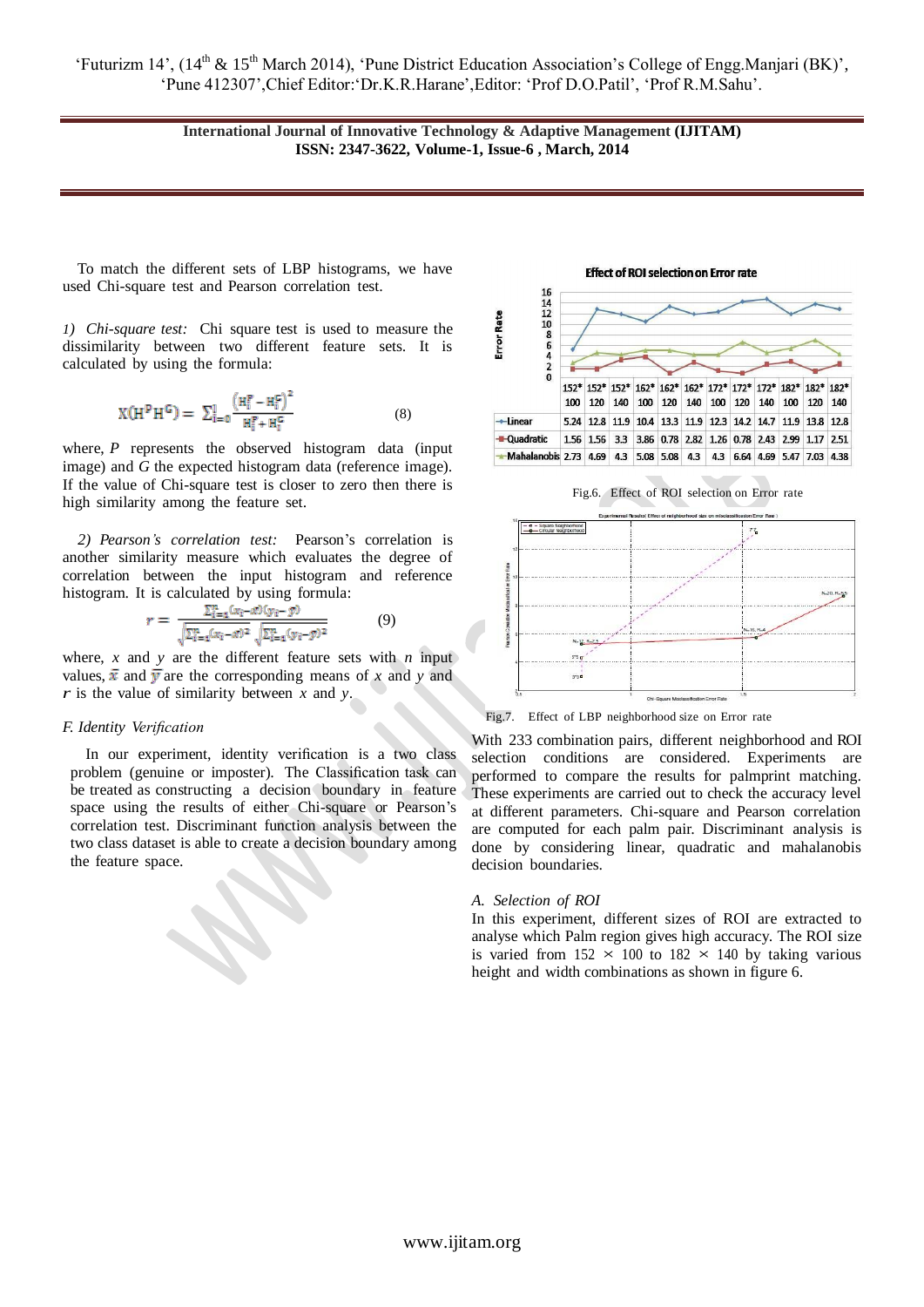

Pearson correlation) results for 128 pairs of same hand and 105 pairs of different hands calculated by LBP of N=8 and R=1. The line segments represent the different Discriminant axes.

## *B. Effect of LB neighborhood*

Score (Chi-

In this experiment, misclassification error rate is tested using different radius and window sizes for circular and square neighborhoods. For square neighborhood, use window sizes 3*×*3, 5*×*5 and 7*×*7. For circular neighborhood, it is tested for twelve neighbors at radius 2*.*5, sixteen neighbors at radius 4 and twenty neighbors at radius 5*.*5. This is shown in Figure 7.

## V. RESULT ANALYSIS

Experiments are performed to make an analysis for the optimal palm region and LBP neighborhood. We investigate the matching accuracy for the optimal parameters. The performance of the proposed method in term of accuracy is obtained and compared with some recent methods.

## *A. Results for proposed method*

Result for different ROI selections are shown in Figure 6. It is observed that the quadratic decision boundary performs better than linear and mahalanobis decision boundaries. We see that quadratic decision boundary gives lease error rates for ROI sizes  $162 \times 120$  and  $172 \times 120$ . Thus, it can be argued that these two sizes are optimal ROI selection for this database. Result of best LBP neighborhood are shown in Figure 7. As we increase the size of radius and number of neighbors for circular neighborhood and square window repective error rates also increases. However, increasing radius and window size also increases the feature vector size and time complexity.

The score of genuine and imposter data using Chi-square dissimilarity test and Pearson correlation similarity test are distributed along 2-D axes to clearly depict the discrimination among them. As shown in Figure 8, quadratic decision boundary best discriminates the genuine distribution from the imposter distribution as compared to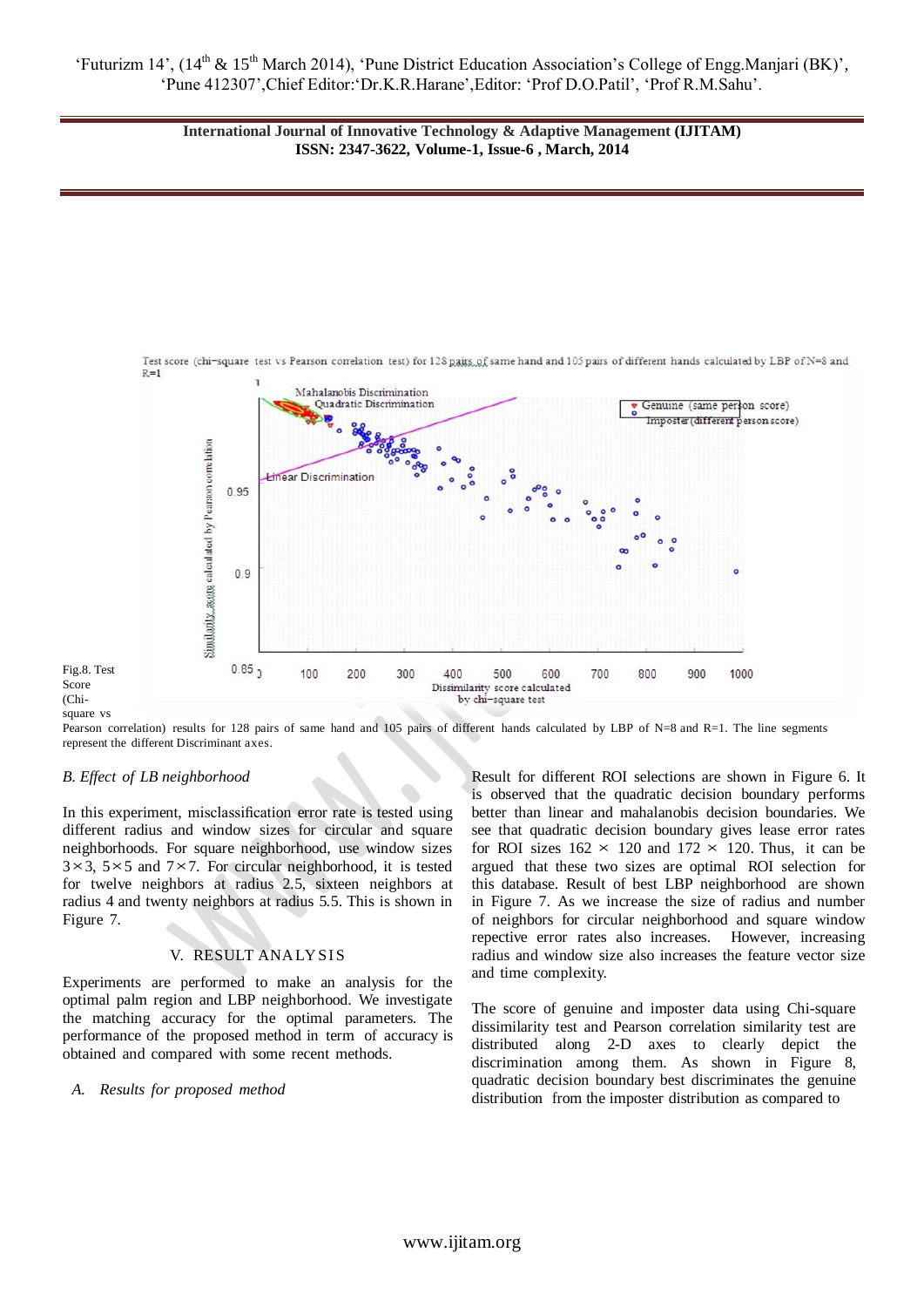linear and mahalanobis. Figure 9 depicts the corresponding false acceptance rate (FAR) and false rejection rate (FRR) curves at different threshold value. Common area between the curves depicts the misclassification error. As can be seen, it is very small.



Fig. 9. FAR and FRR curve of proposed system

## *B. Performance Comparision*

For the purpose of comparison, matching accuracy obtained using proposed method compared with the reported method in [10] and [19] are listed in Table I.

 $\triangle$ 

|                 | Table I                           |  |
|-----------------|-----------------------------------|--|
|                 | COMPARISION OF PALMPRINT MATCHING |  |
| <b>ACCURACY</b> |                                   |  |

| Method          | <b>Features</b> | <b>Accuracy</b> |
|-----------------|-----------------|-----------------|
| Proposed Method | Palm-texture    | 99.22%          |
| Method [10]     | Feature points  | 94.3%           |
| Method [19]     | Eigen Palms     | 99.15%          |

## VI. CONCLUSION

This paper explores the use of local binary pattern for palmprint verification based on texture. This indicates that feature is extracted by local binary pattern. Chi-square dissimilarity test and Pearson correlation similarity test calculate the matching score among two different feature sets. Discrimination function evaluates the threshold value which decides the class of the input image. Experimental analysis for variation in ROI selection show that ROI sizes

 $162 \times 120$  and  $172 \times 120$  are optimal for this database. Error rates are reduced if we choose LBP neighborhood of minimum window size  $3 \times 3$ . Analysis on different types of discrimination functions shows that quadratic decision boundary gives best results. The system achieves an accuracy of 99*.*22% with 0*.*78% misclassification error rate.

## Acknowledgment

We are very thankful to L. Zhang, Assistant Professor, Biometric Research Centre (UGC/CRC), The Hong Kong Polytechnic University, for making available the Palmprint database.

## **REFERENCES**

[1] Weaver and A. C. Biometric Authentication. *IEEE Computer Society*, 39:96–97, 2006.

- [2] Anil K. Jain, Patrick Flynn, and Arun A. Ross. *Handbook of Biometrics*, pages 1–22. Springer,2008.
- [3] Anil K. Jain, R. Bolle, and S. Pankanti. *Biometrics: Personal Identification in Networked Society*. Kluwer Academic Publications, 1999.
- [4] Wai Kin Kong, David Zhang, and Wenxin Li. Palmprint feature extraction using 2-D Gabor filters. *Pattern Recognition*, 36:2339–2347, 2003.
- [5] Jane You, Li Wenxin, and David Zhang. Hierarchical palm- print identication via multiple feature extraction. *Pattern Recognition*, 35: 847–859, 2002.
- [6] Adams Kong, David Zhang, and Mohamed Kamel. Palmprint identification using feature-level fusion. *Pattern Recognition*, 39:478–487, 2006

[7] David Zhang, Wai-Kin Kong, Jane You,and Michael Wong. Online Palmprint Identification. *IEEE Trans. Pattern Anal. Mach. Intell.*, 25:1041–1050, 2003.

[8] Zechao Tan, Jie Yang, Zifeng Shang, Shi Guangshun, and Shengjiang Chang. Minutia-based Offline Palmprint Identification System. *Global Congress on Intelligent Systems*, 2009.

[9] De-Shuang Huang, Wei Jia, and David Zhang. Palmprint verification based on principal lines. *Pattern Recognition*, 41:1316–1328, 2008.

[10] Nicolae Duta, Anil K. Jain, and Kanti V. Mardia. Matching of palmprints. *Pattern Recognition Letters*, 23:477–485, 2002.